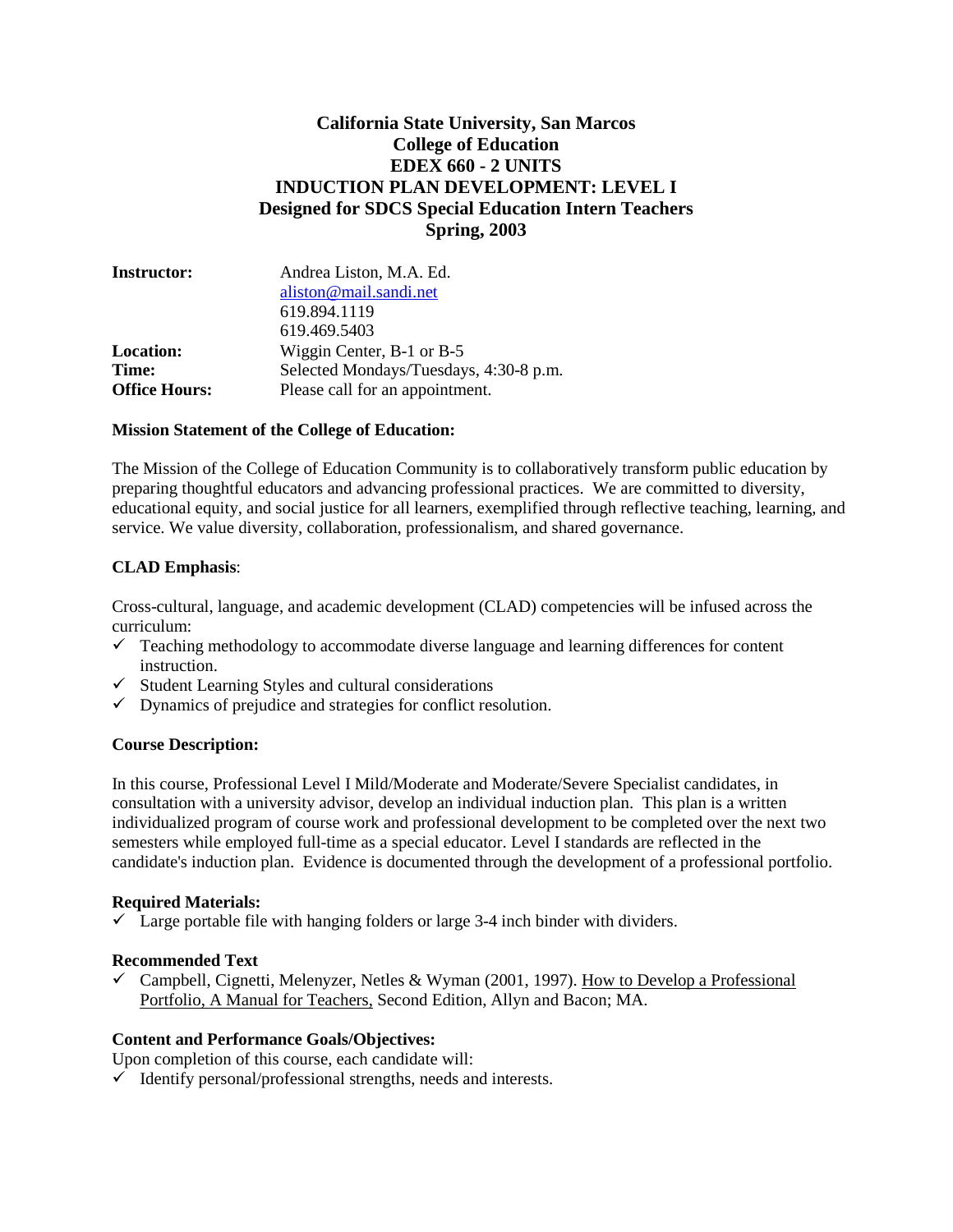- $\checkmark$  Outline professional growth activities that respond to identified strengths, needs, interests, and job responsibilities.
- $\checkmark$  Design an individualized induction plan (IIP), Level I, and discuss it with the university advisor and intern support staff.
- $\checkmark$  Demonstrate knowledge of current trends and best practices as reflected in Level I Standards.
- $\checkmark$  Develop a portfolio system to document resources, professional organizations, and information networks for educators.
- Research one standard and prepare a 10-15 minute presentation to include handouts for the class.

### **Assessment Procedures and Scholastic Requirements:**

- $\checkmark$  Consistent attendance and participation in class meetings.
- $\checkmark$  Development of an Individual Induction Plan.
- $\checkmark$  The presentation of an artifact for a professional portfolio.
- $\checkmark$  One portfolio entry in each standard to include an artifact and personal reflection.

# **Grading Rubric:**<br>Credit: Co

Completion of the scholastic requirements. No Credit: Failure to complete the scholastic requirements.

It is policy of the CSUSM College of Education that students must maintain a B average (3.0 GPA) and cannot receive below a C+ in any COE course in order to receive a Preliminary Level I Credential from the State of California.

### **Attendance Policy**

The attendance policy of the College of Education: Due to the dynamic and interactive nature of course in the COE, all students are expected to attend all classes and participate actively. At a minimum, students must attend more than 80% of class time, or he/she may not receive a passing grade for the course at the discretion of the instructor. Should a student have extenuating circumstances, the instructor must be contacted as soon as possible.